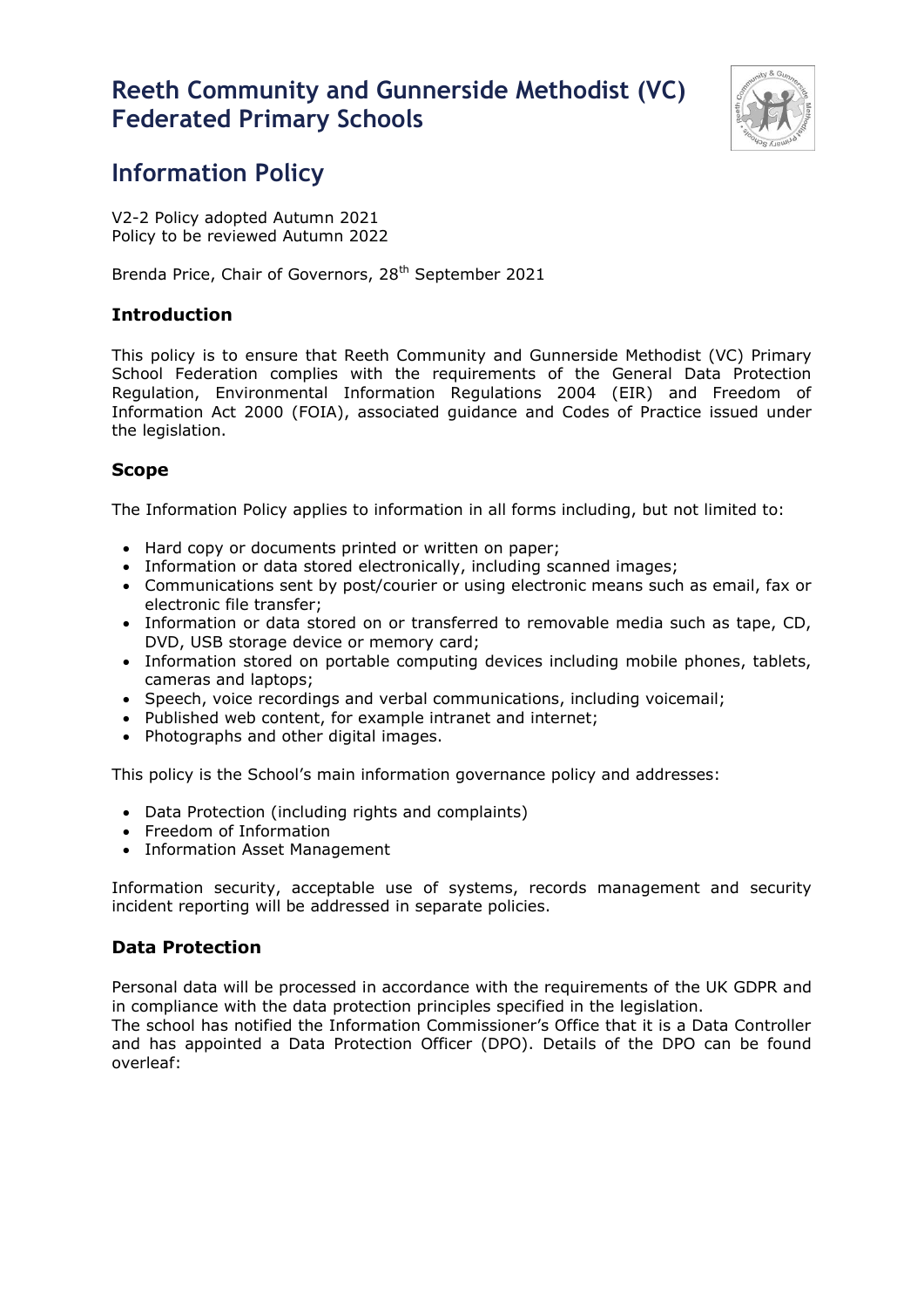

The DPO is a statutory position and will operate in an advisory capacity. Duties will include:

- Acting as the point of contact for the Information Commissioner's Office (ICO) and data subjects;
- Facilitating a periodic review of the corporate information asset register and information governance policies;
- Assisting with the reporting and investigation of information security breaches
- Providing advice on all aspects of data protection as required, including information requests, information sharing and Data Protection Impact Assessments; and
- Reporting to governors on the above matters

### **Information Asset Register**

The DPO will advise the school in developing and maintaining an Information Asset Register (IAR). The register will include the following information for each asset:

- An individual information asset identification number;
- The owner of that asset;
- Description and purpose of the asset;
- Whether there is a privacy notice published for that asset;
- Format and location of the asset;
- Which officers (job titles/teams) have routine access to the information;
- Whether there are any data sharing agreements relating to the information and the name of that agreement,
- Conditions of data processing;
- Details of any third parties contracted to process the information;
- Retention period for the asset

The IAR will be reviewed annually and the Head Teacher will inform the DPO of any significant changes to their information assets as soon as possible.

#### **Information Asset Owners**

An Information Asset Owner (IAO) is the individual responsible for an information asset, understands the value of that information and the potential risks associated with it. The school will ensure that IAO's are appointed based on sufficient seniority and level of responsibility.

IAO's are responsible for the security and maintenance of their information assets. This includes ensuring that other members of staff are using the information safely and responsibly. The role also includes determining the retention period for the asset, and when destroyed, ensuring this is done so securely.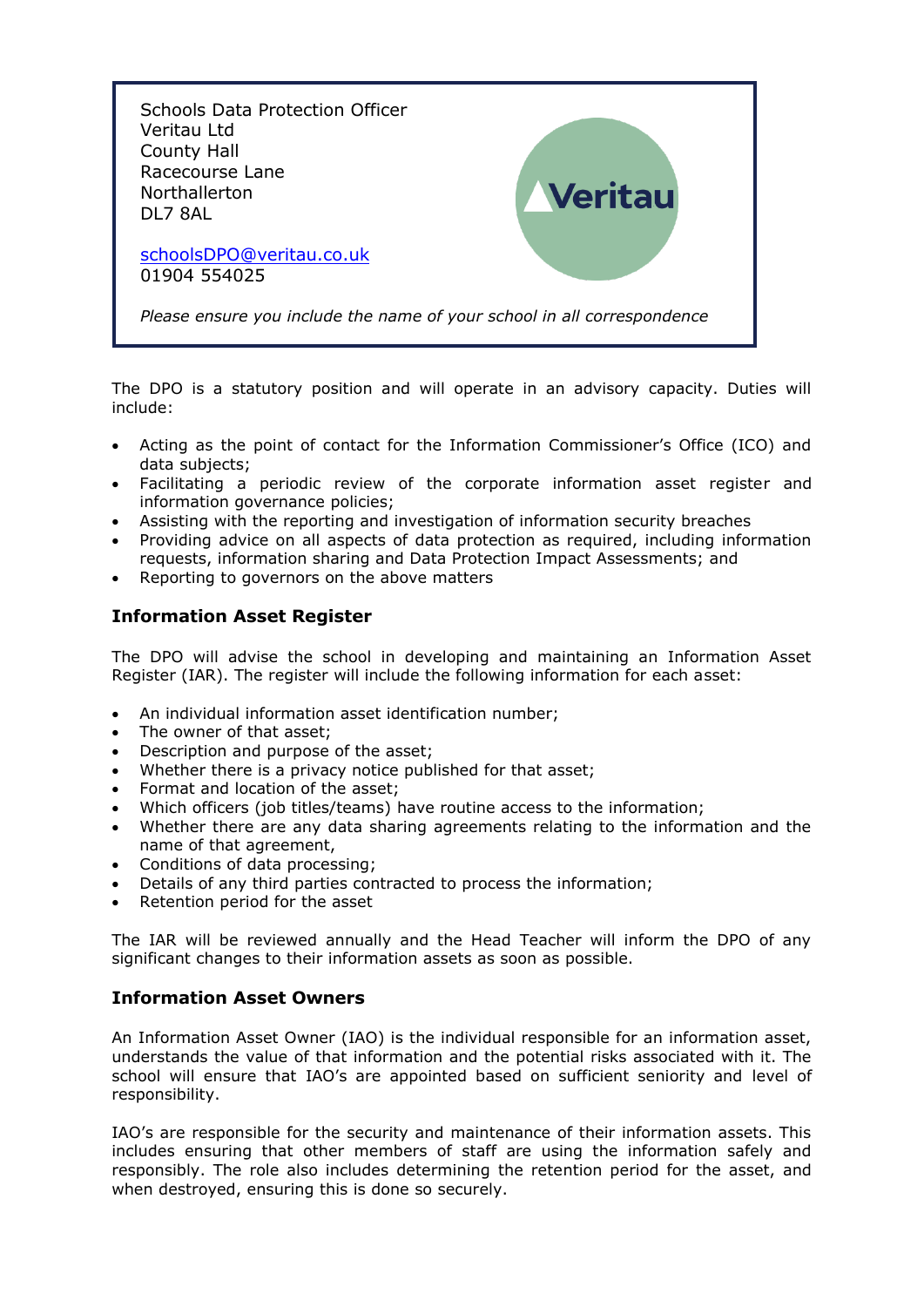## **Training**

The school will ensure that appropriate guidance and training is given to the relevant staff, governors and other authorised school users on access to information procedures, records management and data breach procedures. Individuals will also be made aware and given training in relation to information security including using email and the internet.

The DPO will provide the School with adequate training resources and guidance materials. The DPO will be consulted, and will offer an adequacy opinion, if the School opts to use a third party training provider.

The School will maintain a 'training schedule' which will record when employees have completed an information governance training module and when a refresher is due to be completed.

The school will ensure that any third party contractors have adequately trained their staff in information governance by carrying out the appropriate due diligence.

#### **Privacy notices**

Reeth Community and Gunnerside Methodist (VC) Primary School Federation will provide a privacy notice to data subjects each time it obtains personal information from or about that data subject. Our main privacy notice will be displayed on the school's website in an easily accessible area. This notice will also be provided in a hard copy to pupils and parents at the start of their time at the School within their information pack.

A privacy notice for employees will be provided at commencement of their employment with the school. Specific privacy notices will be issued where the data subject requires more information about specific processing (e.g. school trips, projects).

Privacy notices will be cleared by the DPO prior to being published or issued. A record of privacy notices shall be kept on the school's Information Asset Register.

#### **Information sharing**

In order to efficiently fulfil our duty of education provision it is sometimes necessary for the school to share information with third parties. Routine and regular information sharing arrangements will be documented in our main privacy notice (as above). Any adhoc sharing of information will be done in compliance with our legislative requirements.

## **Data Protection Impact Assessments (DPIAs)**

The school will conduct a data protection impact assessment for all new projects involving high risk data processing as defined by the UK GDPR. This assessment will consider the privacy risks and implications of new projects as well as providing solutions to the identified risks.

The DPO will be consulted at the start of a project and will advise whether a DPIA is required. If it is agreed that a DPIA will be necessary, then the DPO will assist with the completion of the assessment, providing relevant advice.

#### **Retention periods**

Retention periods will be determined by any legal requirement, best practice or national guidance, and lastly the organisational necessity to retain the information. In addition IAOs will take into account the Limitation Act 1980, which provides timescales within which action may be taken for breaches of the law, when determining retention periods.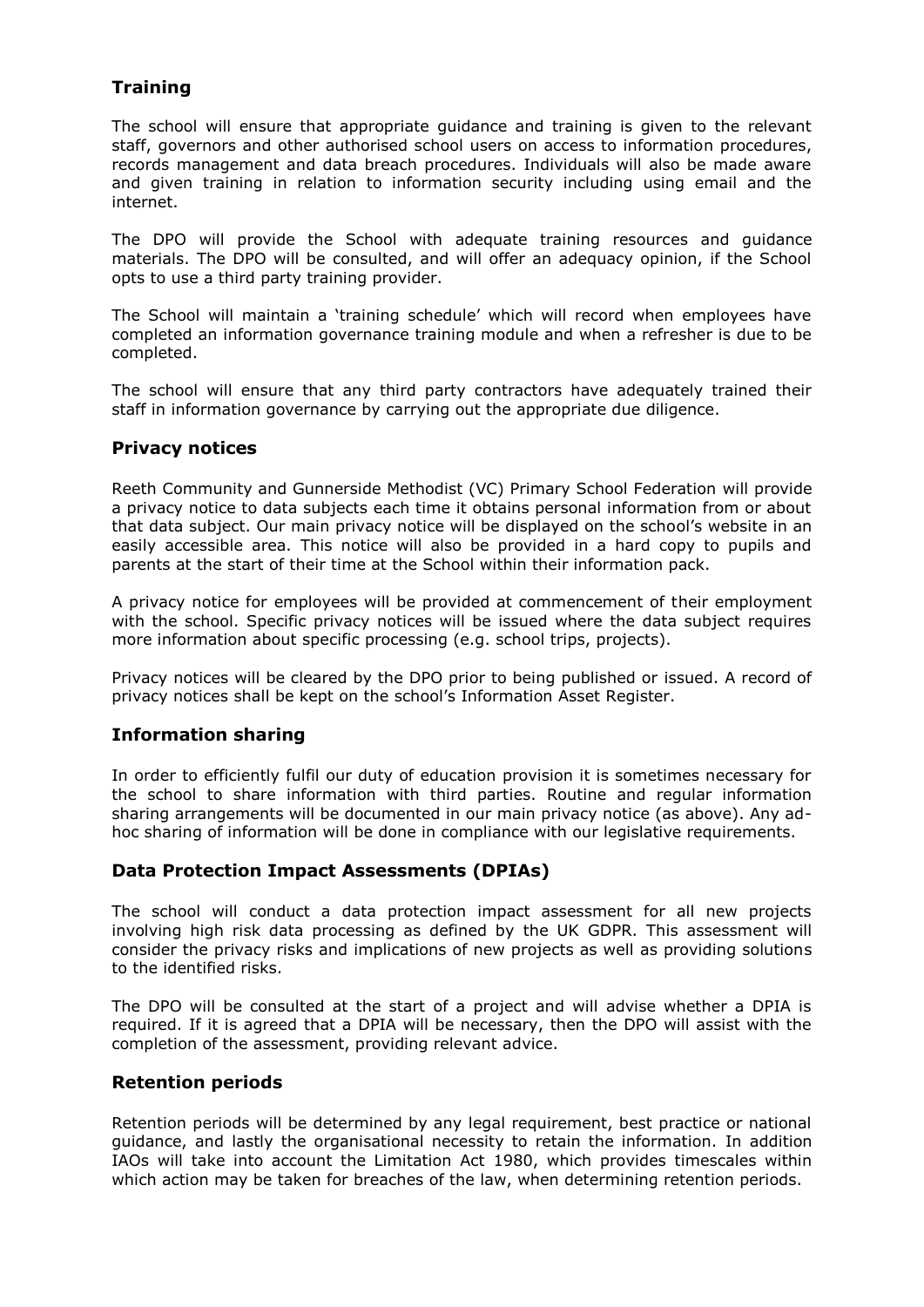The School has opted to adopt the retention schedule suggested by the Information and Records Management Society (IRMS).

#### **Destruction of records**

Retention periods for records are recorded in the school's IAR. When a record reaches the end of its retention period the IAO will arrange for the records, both electronic and paper to be destroyed securely. Provisions to destroy paper information securely include cross cutting shredders and confidential waste bins.

Advice in regards to the secure destruction of electronic media will be sought from relevant IT support.

A record should be retained of all files destroyed including, where relevant:

- File reference number,
- Description of file,
- Date of disposal,
- Method of disposal,
- Officer who destroyed record

#### **Third party Data Processors**

All third party contractors who process data on behalf of the school must be able to provide assurances that they have adequate data protection controls in place to ensure that the data they process is afforded the appropriate safeguards. Where personal data is being processed, there will be a written contract in place with the necessary data protection clauses contained.

Relevant senior leadership may insist that any data processing by a third party ceases immediately if it believes that that third party has not got adequate data protection safeguards in place. If any data processing is going to take place outside of the EEA then the Data Protection Officer must be consulted prior to any contracts being agreed.

#### **Access to information**

*Requests for information under the Freedom of Information Act 2000 and Environmental Information Regulations 2004*

#### **Requests under this legislation should be made to the school admin office: [admin@rg-schools.org.uk](mailto:admin@rg-schools.org.uk) or 01748 884308.**

The Headteacher is responsible for:

- Deciding whether the requested information is held;
- Locating, retrieving or extracting the information;
- Considering whether any exemption might apply, and the balance of the public interest test;
- Preparing the material for disclosure and drafting the response;
- Seeking any necessary approval for the response; and
- Sending the response to the requester

FOIA requests should be made in writing. Please note that we will only consider requests which provide a valid name and address and we will not consider requests which ask us to click on electronic links. EIR requests can be made verbally, however we will endeavour to follow this up in writing with the requestor to ensure accuracy.

Each request received will be acknowledged within 5 school days. The Chair of Governors and Headteacher will jointly consider all requests where a public interest test is applied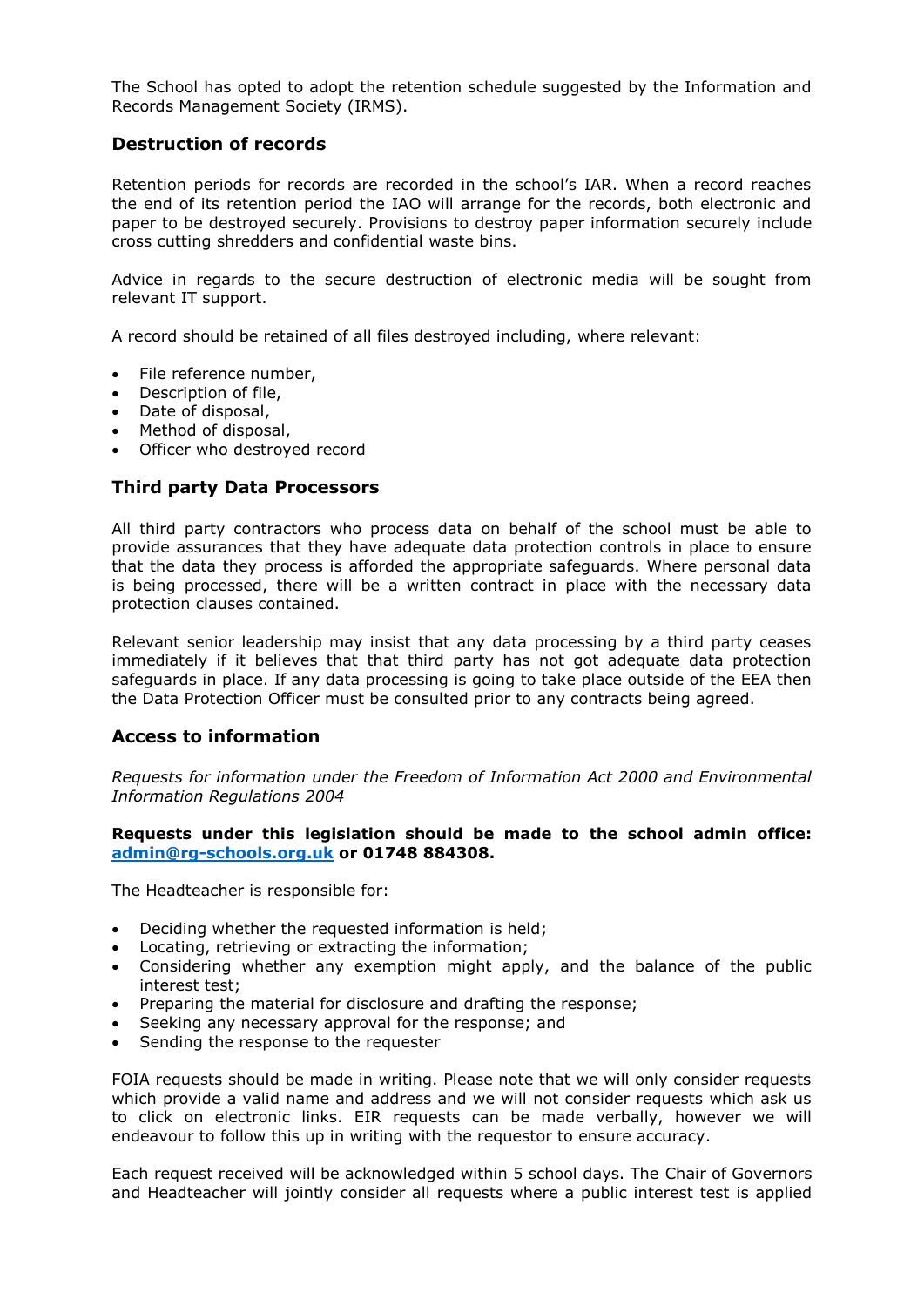or where there is any doubt on whether an exemption should be applied. In applying the public interest test they will:

- Document clearly the benefits of both disclosing or withholding the requested information; and
- Where necessary seek guidance from previous case law in deciding where the balance lies
- Consult the DPO

Reasons for disclosing or not disclosing will be reported to the next governing body/board meeting.

We have adopted the Information Commissioner's model publication scheme for schools and will publish as much information as possible on our website in the interests of transparency and accountability.

We will charge for supplying information at our discretion, in line with current regulations. If a charge applies, written notice will be given to the applicant and payment must be received before the information is supplied. We will follow your Local Authority's charging regime for FOI/EIR.

We will adhere to the required FOI/EIR timescales, and requests will be answered within 20 **school days.**

*Requests for information under the UK GDPR- Subject Access Requests*

#### **Requests under this legislation should be made to the school admin office: [admin@rg-schools.org.uk](mailto:admin@rg-schools.org.uk) or 01748 884308.**

Any member of staff/governor may receive a request for an individual's personal information. Whilst the UK GDPR does not require such requests to be made in writing, applicants are encouraged where possible to do so; applicants who require assistance should seek help from the school. Requests will be logged with the school admin office acknowledged within 5 days.

We must be satisfied as to your identity and may have to ask for additional information such as:

- Valid Photo ID (driver's licence, passport etc);
- Proof of Address (Utility bill, council tax letter etc);
- further information for the school to be satisfied of the applicant's identity;

Only once the school is satisfied of the requestor's identity and has sufficient information on which to respond to the request will it be considered valid. We will then respond to your request within the statutory timescale of One Calendar Month.

The school can apply a discretionary extension of up a further two calendar months to comply with the request if the requested information would take a considerable amount of time to collate, redact, and prepare for disclosure due to either the complexity or voluminous nature of the records. If we wish to apply an extension we will firstly seek guidance from our DPO, then inform the applicant of the extension within the first calendar month of receiving the request. This extension period will be kept to a minimum and will not be used as a way of managing workloads. In very limited cases we may also refuse a request outright as 'manifestly unreasonable' if we would have to spend an unjustified amount of time and resources to comply.

Should we think any exemptions are necessary to apply we will seek guidance from our DPO to discuss their application.

**Requests received from parents asking for information held within the pupil's Education Record will be dealt with under the Education (Pupil**